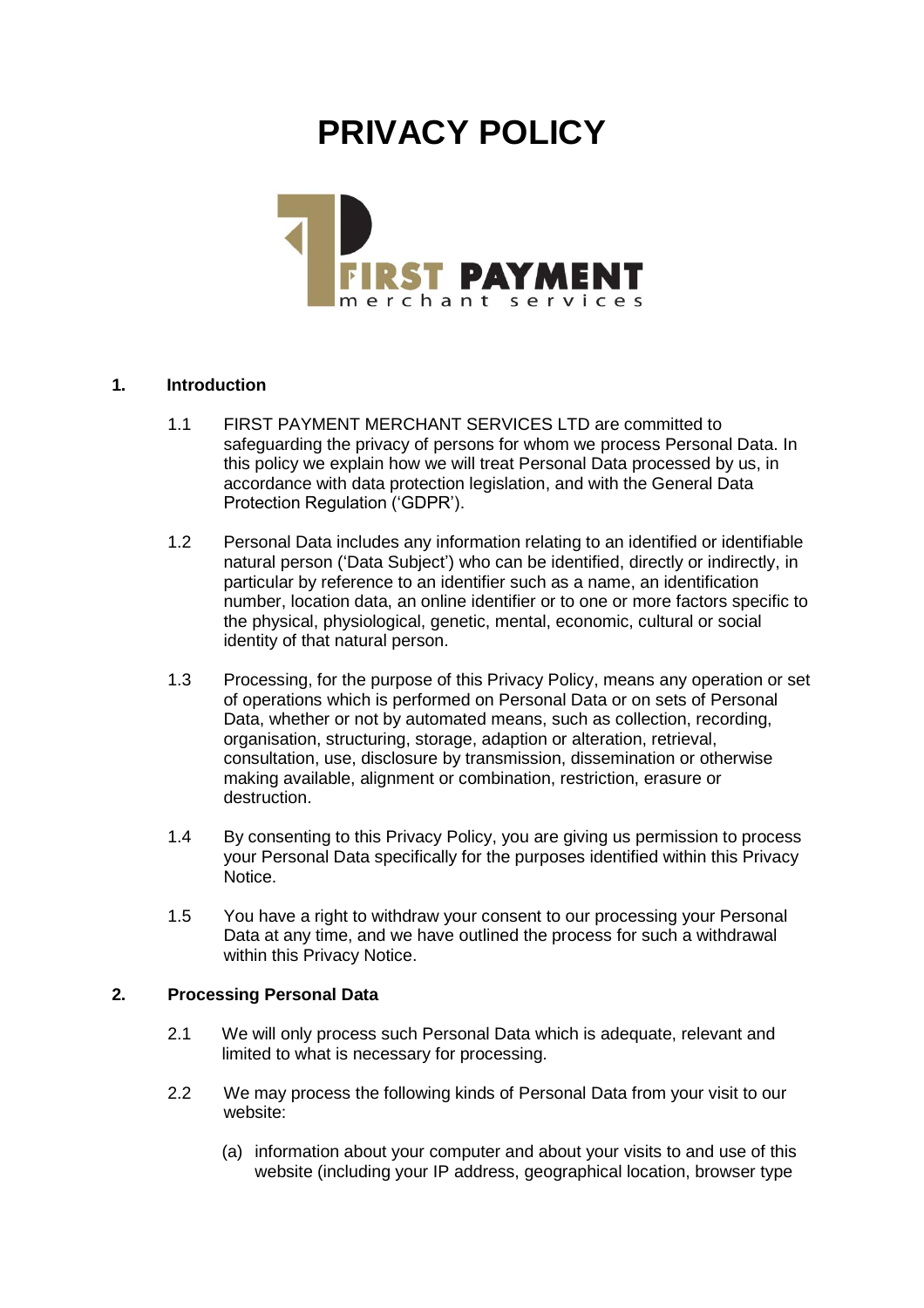and version, operating system, referral source, length of visit, page views and website navigation paths);

- (b) information that you provide to us for the purpose of subscribing to our email notifications and/or newsletters (including your name and email address). You can inform us at any time you no longer require our email notifications/ newsletter;
- (c) information that you provide to us when using the services on our website, or that is generated in the course of the use of those services (including the timing, frequency and pattern of service use);
- (d) information relating to any purchases you make of our services or any other transactions that you enter into through our website (including your name, address, telephone number and email address);
- (e) information contained in or relating to any communication that you send to us or send through our website (including the communication content and metadata associated with the communication);
- (f) information necessary so as to send you statements, invoices and payment reminders to you and collect payments from you;
- (g) information necessary so as to provide third parties with statistical information about our users;
- (h) information required so as to deal with enquiries and complaints made by or about you relating to our website;
- (i) information required so as to keep our website secure and prevent fraud;
- (j) where you have provided us with your consent, to receive mailings from us, to make suggestions and recommendations to you about other goods and services which may be of interest to you and you may withdraw your consent to this at any time;
- (k) any other personal information that you choose to send to us.
- 2.3 Before you disclose to us the Personal Data of another person, you must obtain that person's consent to both the disclosure and the processing of that Personal Data in accordance with this policy.
- 2.4 In the event that we need to obtain Special Personal Data from you, other than as required by law, we will always tell you why, and how the information will be used and obtain your consent for this
- 2.5 We will process Personal Data for the following lawful purposes:
	- (a) Legitimate interests of our organisation. These include, the administration of our business, debt recovery, processing accounts and payroll, crime prevention and detection (including the use of CCTV), funding applications, visitor access and monitoring
	- (b) Performance of a contract or to enter into pre-contractual negotiations;
	- (c) Compliance with a legal obligation placed on us;
	- (d) To protect the vital interests of either yourself or another person; and / or
	- (e) For other reasons with your consent, which can be withdrawn at any time

# **3. Disclosing Personal Data**

- 3.1 We may disclose your Personal Data to any of our employees, officers, insurers, professional advisers, agents, suppliers or subcontractors insofar as reasonably necessary for the purposes set out in this policy.
- 3.2 We may disclose your Personal Data: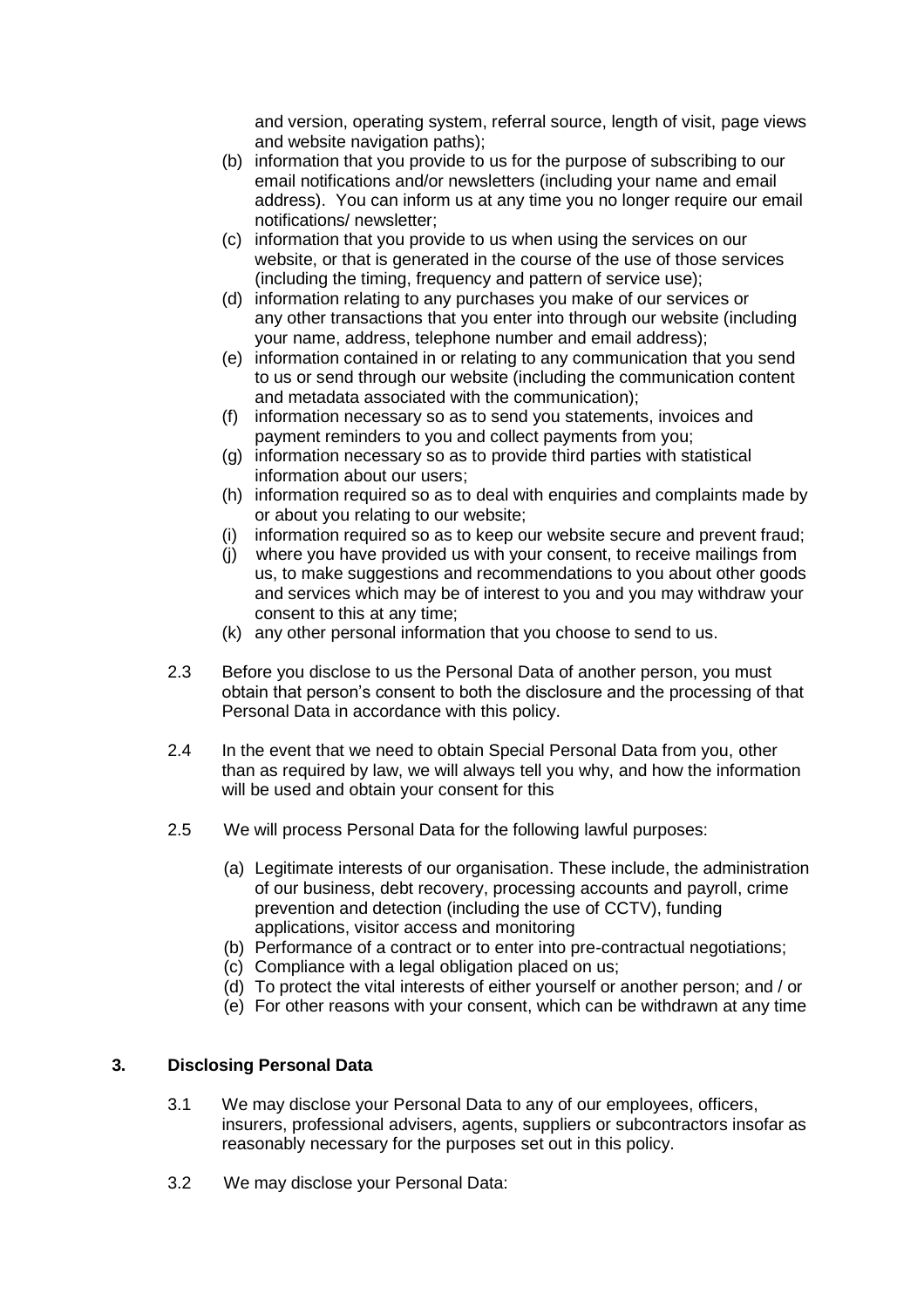- (a) to the extent that we are required to do so by law;
- (b) to protect rights, property, the safety of us, our customers, users of our website or other persons;
- (c) in connection with any ongoing or prospective legal proceedings;
- (d) in order to establish, exercise or defend our legal rights (including providing information to others for the purposes of fraud prevention and reducing credit risk);
- (e) to the purchaser (or prospective purchaser) of any business; or asset that we are (or are contemplating) selling;
- (f) to another organisation if we enter into a joint venture or merge with another organisation;
- (g) any member of our group, which means our subsidiaries, as defined in section 1159 of the UK Companies Act 2006
- 3.3 We will not, without your express consent, supply your Personal Data to any third party for the purpose of their, or any other third party's marketing.
- 3.4 Except as provided in this policy, we will not provide your Personal Data to third parties without first obtaining your consent.
- 3.5 If we wish to pass your Special Personal Data on to a third party, we will only do so once we have obtained your explicit consent, unless we are required to do so by law.
- 3.6 Any third party who we share your Personal Data with, are obliged to keep your details securely and when no longer needed, to dispose of them securely or to return the Personal Data to us.

# **4. Retaining Personal Data**

- 4.1 Personal Data that we process for any purpose or purposes shall not be kept for longer than is necessary for that purpose or those purposes.
- 4.2 Unless we advise you otherwise, we will retain your Personal Data in accordance with legal requirements and best practice.

# **5. Security of Personal Information**

- 5.1 We will take reasonable technical and organisational precautions to prevent the loss, misuse or alteration of your personal information.
- 5.2 We will store all the personal information you provide on our secure password- and firewall-protected servers.
- 5.3 You acknowledge that the transmission of information over the internet is inherently insecure, and we cannot guarantee the security of data sent over the internet.

#### **6. Amendments**

6.1 We may update this policy from time to time by publishing a new version on our website.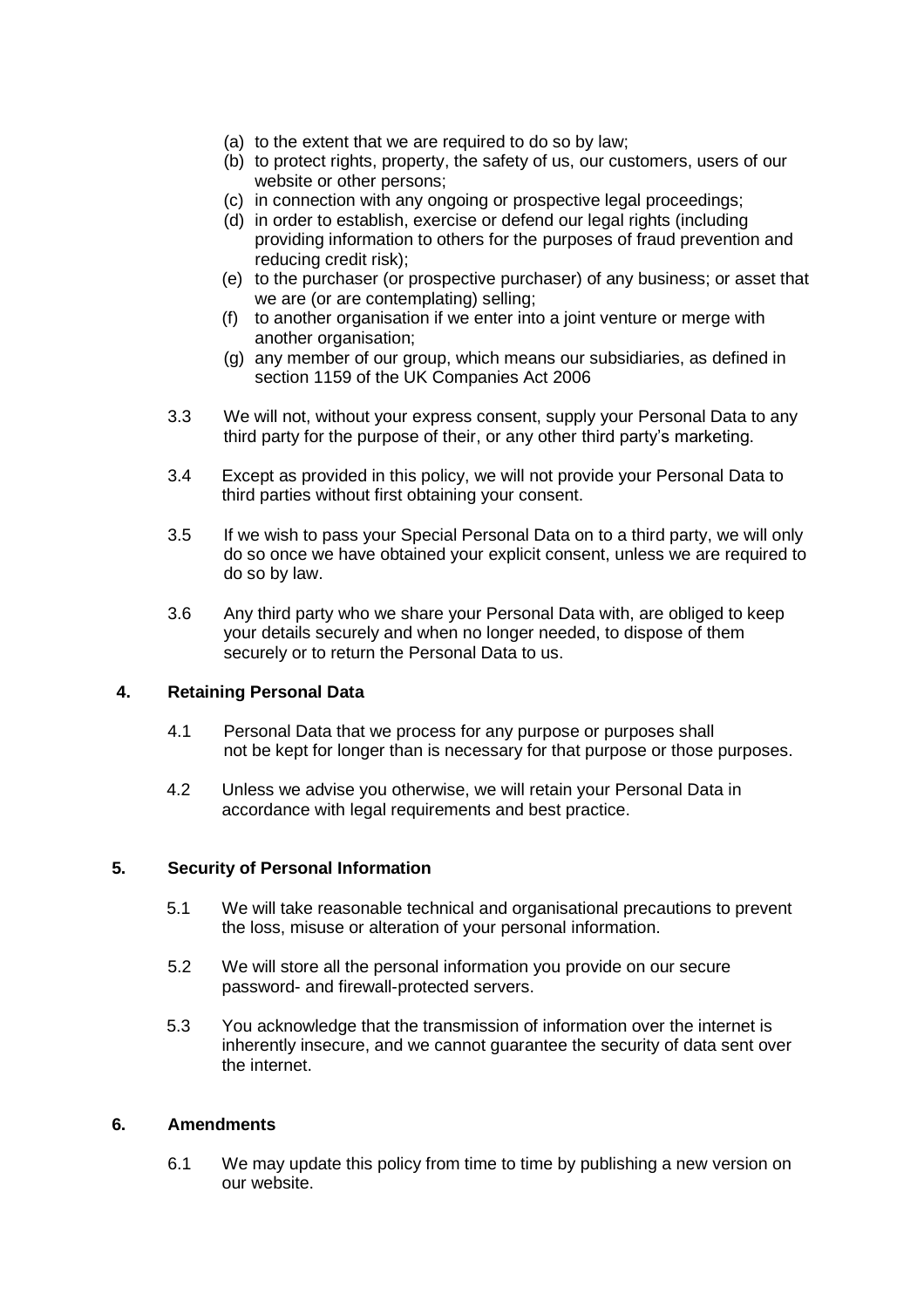- 6.2 You should check this page occasionally to ensure you are happy with any changes to this policy.
- 6.3 We may notify you of changes to this policy on this website or by email.

## **7. Your Rights**

You have the following rights regarding the Personal Data which we hold about you:

- 7.1 right of access you have the right to request a copy of the information that we hold about you;
- 7.2 right of rectification you have a right to correct Personal Data that we hold about you that you think is inaccurate or incomplete;
- 7.3 right to be forgotten in certain circumstances you can ask for the Personal Data which we hold about you to be erased from our records;
- 7.4 right to restriction of processing in certain circumstances you have a right to restrict the processing of Personal Data;
- 7.5 right of portability you have a right to have the Personal Data we hold about you transferred to another organisation;
- 7.6 right to object you have the right to object to certain types of processing, such as direct marketing; and
- 7.7 right to object to automated processing, including profiling you have the right not to be subject to the legal effects of automated processing or profiling.

#### **8. Complaints Procedure and Right to Legal Redress**

- 8.1 In the event that we refuse your request under rights of access, we will provide you with a reason why.
- 8.2 If you wish to make a complaint about how your Personal Data is being processed by us, or any third party on our behalf, we would be grateful if you would in the first instance contact our Data Protection Officer, who will endeavour to resolve your issue to your satisfaction.
- 8.3 You also have the right to complain directly to the Information Commissioner's Office and seek other legal remedies.

# **9. Third Party Websites**

- 9.1 Our website may include hyperlinks to, and details of, third party websites.
- 9.2 We have no control over, and are not responsible for, the privacy policies and practices of third parties.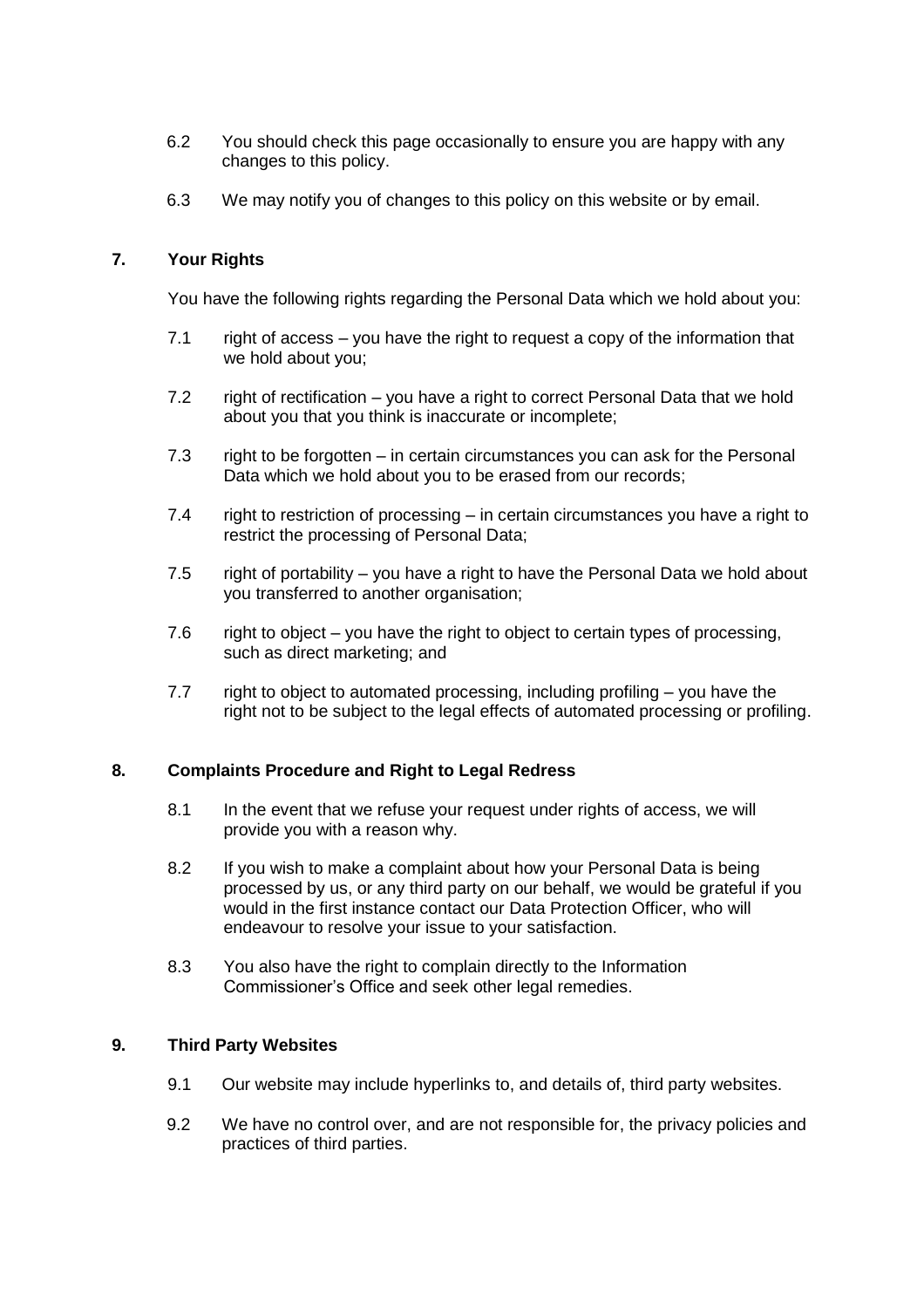# **10. Updating Personal Data**

You are responsible for letting us know if the Personal Data that we hold about you needs to be corrected or updated. You can do this by contacting us through email at DPO@firstpayments.co.uk or by telephone on: 01276 605 690.

# **11. Transfers of Personal Data to Third Countries**

If we need to transfer Personal Data for processing to a Third Country (which is to say a country outside of the EU), we will only do so, where we have either:

- (a) there is an adequacy decision;
- (b) lawful binding corporate rules are in place;
- (c) lawful model contract clauses are in place;
- (d) we have obtained your specific consent to the proposed transfer, and you have been advised of the possible risks of such transfers;
- (e) the transfer is necessary for the performance of a contract between ourselves, or are part of the implementation of pre-contractual measures taken at your requests;
- (f) the transfer is necessary for the conclusion or performance of a contract concluded in the interests of you, and us, and another party;
- (g) the transfer is necessary for important reasons of public interest;
- (h) the transfer is necessary for the establishment, exercise or defence of legal claims; and / or
- (i) the transfer is necessary in order to protect the vital interests of you or others, where you are physically or legally incapable of giving legal consent.

# **12. Cookies**

- 12.1 Our website uses cookies.
- 12.2 A cookie is a file containing an identifier (a string of letters and numbers) that is sent by a web server to a web browser and is stored by the browser. The identifier is then sent back to the server each time the browser requests a page from the server.
- 12.3 Cookies may be either "persistent" cookies or "session" cookies: a persistent cookie will be stored by a web browser and will remain valid until its set expiry date, unless deleted by the user before the expiry date; a session cookie, on the other hand, will expire at the end of the user session, when the web browser is closed. The cookies which we use are:

| <b>Cookie Name</b>    | <b>Expiration</b><br><b>Date</b> | <b>Description</b>                   | <b>Type of</b><br><b>Cookie</b> |
|-----------------------|----------------------------------|--------------------------------------|---------------------------------|
| $\Box$ ga             | 2 years                          | Used to distinguish<br>users         | Persistent                      |
| $\_gid$               | 24 hours                         | Used to distinguish<br>users         | Persistent                      |
| $\_gat$               | 10 minutes                       | Used to throttle<br>request rate     | Persistent                      |
| _viewed_cookie_policy | 1 year                           | Used to determine<br>views of policy | Persistent                      |